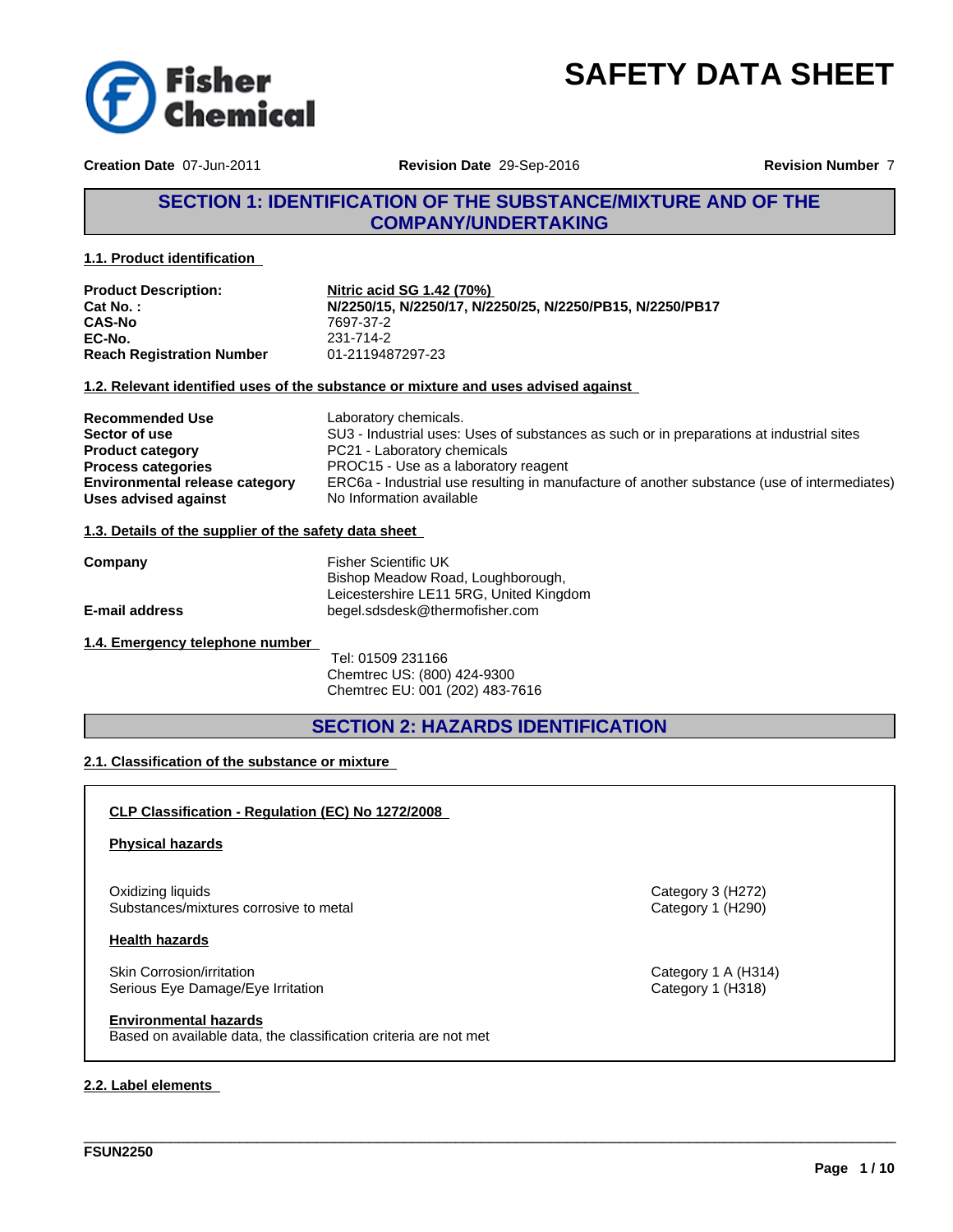$\_$  ,  $\_$  ,  $\_$  ,  $\_$  ,  $\_$  ,  $\_$  ,  $\_$  ,  $\_$  ,  $\_$  ,  $\_$  ,  $\_$  ,  $\_$  ,  $\_$  ,  $\_$  ,  $\_$  ,  $\_$  ,  $\_$  ,  $\_$  ,  $\_$  ,  $\_$  ,  $\_$  ,  $\_$  ,  $\_$  ,  $\_$  ,  $\_$  ,  $\_$  ,  $\_$  ,  $\_$  ,  $\_$  ,  $\_$  ,  $\_$  ,  $\_$  ,  $\_$  ,  $\_$  ,  $\_$  ,  $\_$  ,  $\_$  ,

**Nitric acid SG 1.42 (70%)**



#### **Signal Word Danger**

#### **Hazard Statements**

H272 - May intensify fire; oxidizer

H290 - May be corrosive to metals

H314 - Causes severe skin burns and eye damage

EUH071 - Corrosive to the respiratory tract

#### **Precautionary Statements**

P221 - Take any precaution to avoid mixing with combustibles P280 - Wear protective gloves/ protective clothing/ eye protection/ face protection P301 + P330 + P331 - IF SWALLOWED: Rinse mouth. Do NOT induce vomiting P303 + P361 + P353 - IF ON SKIN (or hair): Remove/ Take off immediately all contaminated clothing. Rinse skin with water/ shower P305 + P351 + P338 - IF IN EYES: Rinse cautiously with water for several minutes. Remove contact lenses, if present and easy to do. Continue rinsing

P310 - Immediately call a POISON CENTER or doctor/ physician

#### **2.3. Other hazards**

Substance is not considered persistent, bioaccumulative and toxic (PBT) / very persistent and very bioaccumulative (vPvB)

# **SECTION 3: COMPOSITION/INFORMATION ON INGREDIENTS**

#### **3.1. Substances**

| <b>Component</b> | <b>CAS-No</b> | EC-No.    | Weight %  | CLP Classification - Regulation (EC) No<br>1272/2008                                              |
|------------------|---------------|-----------|-----------|---------------------------------------------------------------------------------------------------|
| Nitric acid      | 7697-37-2     | 231-714-2 | 65-70     | Ox. Lig. 2 (H272)<br>Met. Corr. 1 (H290)<br>Skin Corr. 1A (H314)<br>Eye Dam. 1 (H318)<br>(EUH071) |
| Water            | 7732-18-5     | 231-791-2 | $30 - 35$ | $\overline{\phantom{a}}$                                                                          |

**Reach Registration Number**  01-2119487297-23

*Full text of Hazard Statements: see section 16*

# **SECTION 4: FIRST AID MEASURES**

#### **4.1. Description of first aid measures**

| <b>General Advice</b> | Immediate medical attention is required. Show this safety data sheet to the doctor in<br>attendance.                                                     |
|-----------------------|----------------------------------------------------------------------------------------------------------------------------------------------------------|
| <b>Eve Contact</b>    | Rinse immediately with plenty of water, also under the eyelids, for at least 15 minutes.<br>Immediate medical attention is required.                     |
| <b>Skin Contact</b>   | Wash off immediately with plenty of water for at least 15 minutes. Remove and wash<br>contaminated clothing before re-use. Call a physician immediately. |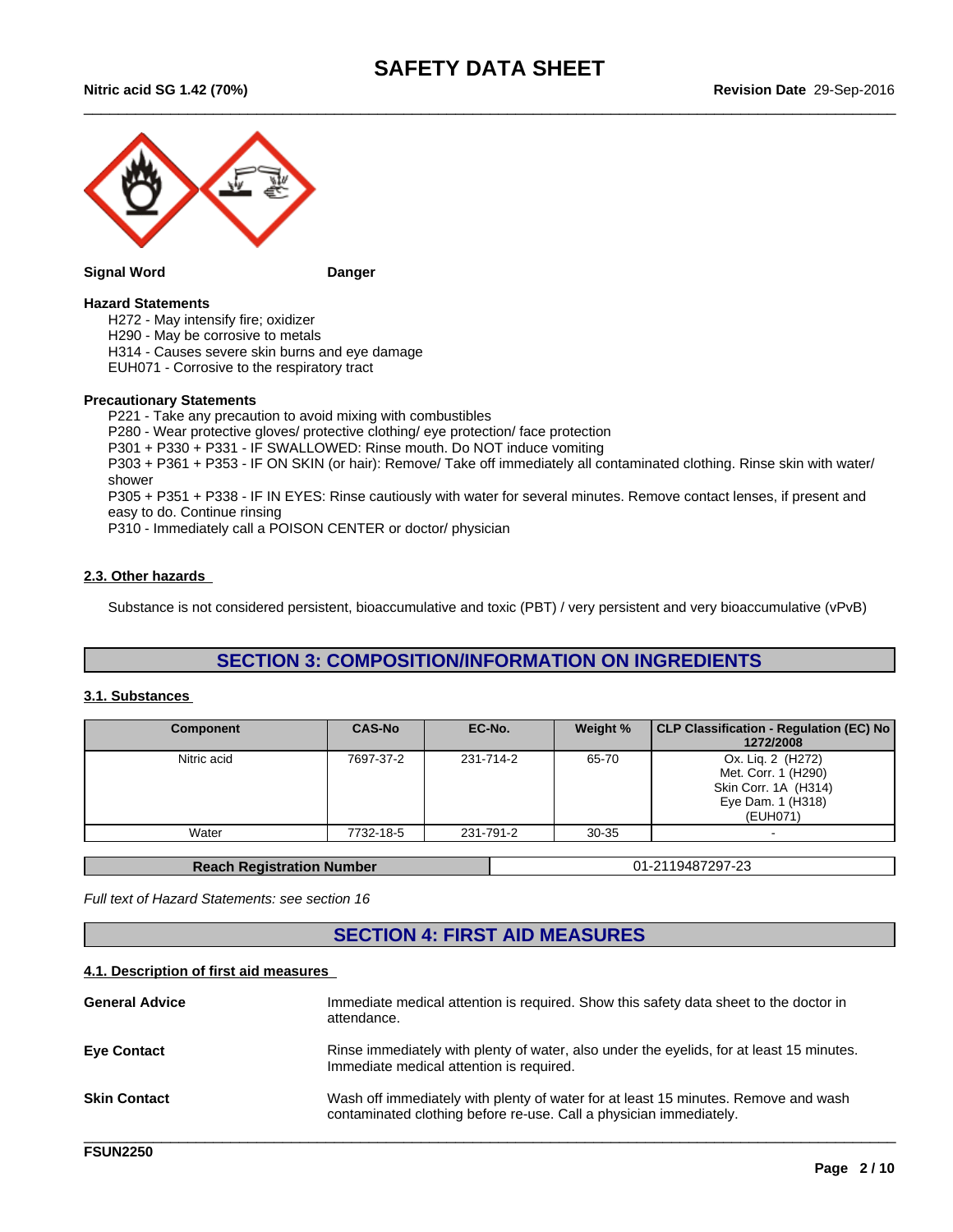**Revision Date** 29-Sep-2016

| Ingestion                         | Never give anything by mouth to an unconscious person. Do not induce vomiting. Clean<br>mouth with water. Call a physician immediately.                                                                                                                                                                                          |
|-----------------------------------|----------------------------------------------------------------------------------------------------------------------------------------------------------------------------------------------------------------------------------------------------------------------------------------------------------------------------------|
| <b>Inhalation</b>                 | If breathing is difficult, give oxygen. Do not use mouth-to-mouth method if victim ingested or<br>inhaled the substance; give artificial respiration with the aid of a pocket mask equipped with<br>a one-way valve or other proper respiratory medical device. Remove from exposure, lie<br>down. Call a physician immediately. |
| <b>Protection of First-aiders</b> | Use personal protective equipment. Avoid contact with skin, eyes and clothing.                                                                                                                                                                                                                                                   |
|                                   | 4.2. Most important symptoms and effects, both acute and delayed                                                                                                                                                                                                                                                                 |
|                                   | Causes burns by all exposure routes. . Ingestion causes severe swelling, severe damage<br>to the delicate tissue and danger of perforation: Product is a corrosive material. Use of<br>gastric lavage or emesis is contraindicated. Possible perforation of stomach or esophagus<br>should be investigated                       |

#### **4.3. Indication of any immediate medical attention and special treatment needed**

**Notes to Physician** Product is a corrosive material. Use of gastric lavage or emesis is contraindicated. Possible perforation of stomach or esophagus should be investigated. Do not give chemical antidotes. Asphyxia from glottal edema may occur. Marked decrease in blood pressure may occur with moist rales, frothy sputum, and high pulse pressure. Treat symptomatically.

# **SECTION 5: FIREFIGHTING MEASURES**

#### **5.1. Extinguishing media**

**Nitric acid SG 1.42 (70%)**

#### **Suitable Extinguishing Media**

CO 2, dry chemical, dry sand, alcohol-resistant foam.

# **Extinguishing media which must not be used for safety reasons**

No information available.

#### **5.2. Special hazards arising from the substance or mixture**

Thermal decomposition can lead to release of irritating gases and vapors. The product causes burns of eyes, skin and mucous membranes. Oxidizer: Contact with combustible/organic material may cause fire. May ignite combustibles (wood paper, oil, clothing, etc.).

#### **Hazardous Combustion Products**

Nitrogen oxides (NOx), Thermal decomposition can lead to release of irritating gases and vapors.

#### **5.3. Advice for firefighters**

As in any fire, wear self-contained breathing apparatus pressure-demand, MSHA/NIOSH (approved or equivalent) and full protective gear. Thermal decomposition can lead to release of irritating gases and vapors.

# **SECTION 6: ACCIDENTAL RELEASE MEASURES**

#### **6.1. Personal precautions, protective equipment and emergency procedures**

Evacuate personnel to safe areas. Keep people away from and upwind of spill/leak. Ensure adequate ventilation. Use personal protective equipment.

Refer to protective measures listed in Sections 7 and 8

#### **6.2. Environmental precautions**

Should not be released into the environment. Do not flush into surface water or sanitary sewer system. See Section 12 for additional ecological information.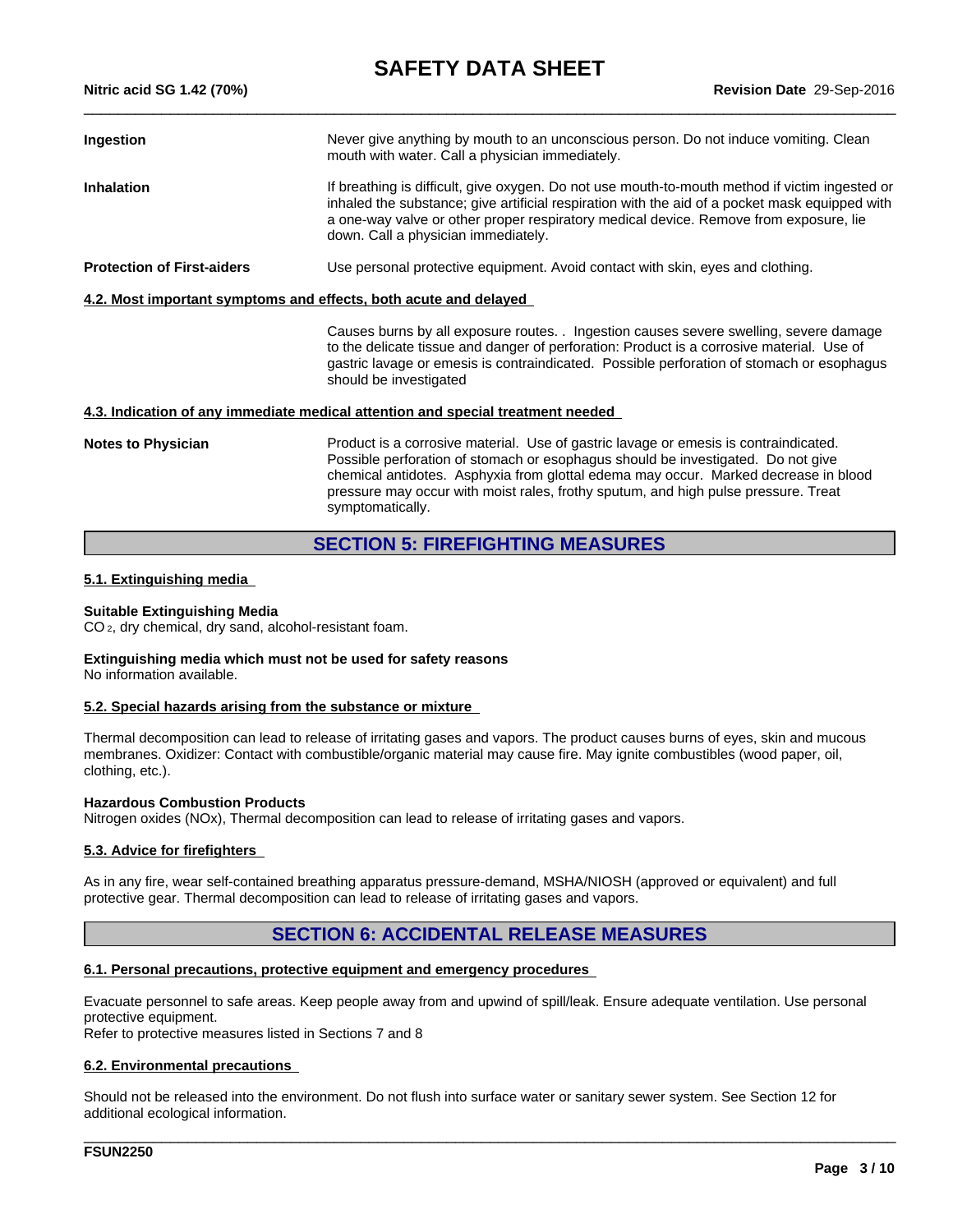$\_$  ,  $\_$  ,  $\_$  ,  $\_$  ,  $\_$  ,  $\_$  ,  $\_$  ,  $\_$  ,  $\_$  ,  $\_$  ,  $\_$  ,  $\_$  ,  $\_$  ,  $\_$  ,  $\_$  ,  $\_$  ,  $\_$  ,  $\_$  ,  $\_$  ,  $\_$  ,  $\_$  ,  $\_$  ,  $\_$  ,  $\_$  ,  $\_$  ,  $\_$  ,  $\_$  ,  $\_$  ,  $\_$  ,  $\_$  ,  $\_$  ,  $\_$  ,  $\_$  ,  $\_$  ,  $\_$  ,  $\_$  ,  $\_$  ,

#### **6.3. Methods and material for containment and cleaning up**

Soak up with inert absorbent material. Keep in suitable, closed containers for disposal. Sweep up and shovel into suitable containers for disposal.

#### **6.4. Reference to other sections**

Refer to protective measures listed in Sections 8 and 13.

## **SECTION 7: HANDLING AND STORAGE**

#### **7.1. Precautions for safe handling**

Wear personal protective equipment. Do not get in eyes, on skin, or on clothing. Do not breathe vapors or spray mist. Do not ingest. Use only under a chemical fume hood. Keep away from clothing and other combustible materials.

#### **Hygiene Measures**

When using, do not eat, drink or smoke. Remove and wash contaminated clothing before re-use. Provide regular cleaning of equipment, work area and clothing. Keep away from food, drink and animal feeding stuffs. Contaminated work clothing should not be allowed out of the workplace. Avoid contact with skin, eyes and clothing. For environmental protection remove and wash all contaminated protective equipment before re-use. Wear suitable gloves and eye/face protection.

#### **7.2. Conditions for safe storage, including any incompatibilities**

Keep containers tightly closed in a dry, cool and well-ventilated place. Do not store near combustible materials. Corrosives area. Do not store in metal containers. Keep in properly labeled containers.

#### **7.3. Specific end use(s)**

Use in laboratories

# **SECTION 8: EXPOSURE CONTROLS/PERSONAL PROTECTION**

#### **8.1. Control parameters**

#### **Exposure limits**

List source(s): **EU** - Commission Directive 2006/15/EC of 7 February 2006 establishing a second list of indicative occupational exposure limit values in implementation of Council Directive 98/24/EC and amending Directives 91/322/EEC and 2000/39/EC on the protection of the health and safety of workers from the risks related to chemical agents at work. **UK** - EH40/2005 Containing the workplace exposure limits (WELs) for use with the Control of Substances Hazardous to Health Regulations (COSHH) 2002 (as amended). Updated by September 2006 official press release and October 2007 Supplement. **IRE -** 2010 Code of Practice for the Safety, Health and Welfare at Work (Chemical Agents) Regulations 2001. Published by the Health and Safety Authority.

| Component   | <b>European Union</b>          | The United Kingdom                                                                    | France                     | Belgium                        | Spain                        |
|-------------|--------------------------------|---------------------------------------------------------------------------------------|----------------------------|--------------------------------|------------------------------|
| Nitric acid | STEL: 1 ppm 15 min             | STEL: 1 ppm 15 min                                                                    | STEL / VLCT: 1 ppm.        | STEL: 1 ppm 15                 | STEL / VLA-EC: 1 ppm         |
|             |                                | $\textsf{STEL}: 2.6 \text{ mg/m}^3$ 15 min $\textsf{STEL}: 2.6 \text{ mg/m}^3$ 15 min | indicative limit           | minuten                        | $(15 \text{ minutes}).$      |
|             |                                |                                                                                       | STEL / VLCT: 2.6           | STEL: 2.6 mg/m <sup>3</sup> 15 | STEL / VLA-EC: 2.6           |
|             |                                |                                                                                       | $mq/m3$ . indicative limit | minuten                        | mg/m $3$ (15 minutos).       |
|             |                                |                                                                                       |                            |                                |                              |
| Component   | Italv                          | Germany                                                                               | Portugal                   | <b>The Netherlands</b>         | Finland                      |
| Nitric acid | STEL: 1 ppm 15 minuti.         | TWA: 1 ppm (8                                                                         | STEL: 4 ppm 15             | STEL: 1.3 mg/m <sup>3</sup> 15 | TWA: 0.5 ppm 8               |
|             | Breve termine                  | Stunden). AGW -                                                                       | minutos                    | minuten                        | tunteina                     |
|             | STEL: 2.6 mg/m <sup>3</sup> 15 | exposure factor 1                                                                     | TWA: 2 ppm 8 horas         |                                | TWA: 1.3 mg/m <sup>3</sup> 8 |
|             | minuti. Breve termine          | TWA: 2.6 mg/m <sup>3</sup> (8)                                                        |                            |                                | tunteina                     |

| Component   | Austria              | Denmark         | <b>Switzerland</b> | Poland                           | Norwav                          |
|-------------|----------------------|-----------------|--------------------|----------------------------------|---------------------------------|
| Nitric acid | MAK-KZW: 1<br>ppm 15 | STEL:<br>ppm 15 | STEL: 2 ppm 15     | $STEL: 2.6$ mg/m <sup>3</sup> 15 | TWA: 2 ppm 8 timer              |
|             | Minuten              | minutter        | Minuten            | minutach                         | TWA: $5 \text{ mg/m}^3$ 8 timer |

\_\_\_\_\_\_\_\_\_\_\_\_\_\_\_\_\_\_\_\_\_\_\_\_\_\_\_\_\_\_\_\_\_\_\_\_\_\_\_\_\_\_\_\_\_\_\_\_\_\_\_\_\_\_\_\_\_\_\_\_\_\_\_\_\_\_\_\_\_\_\_\_\_\_\_\_\_\_\_\_\_\_\_\_\_\_\_\_\_\_\_\_\_\_

Stunden). AGW -

STEL: 2.6 mg/m<sup>3</sup> 15

STEL: 1 ppm 15 minuutteina

minuutteina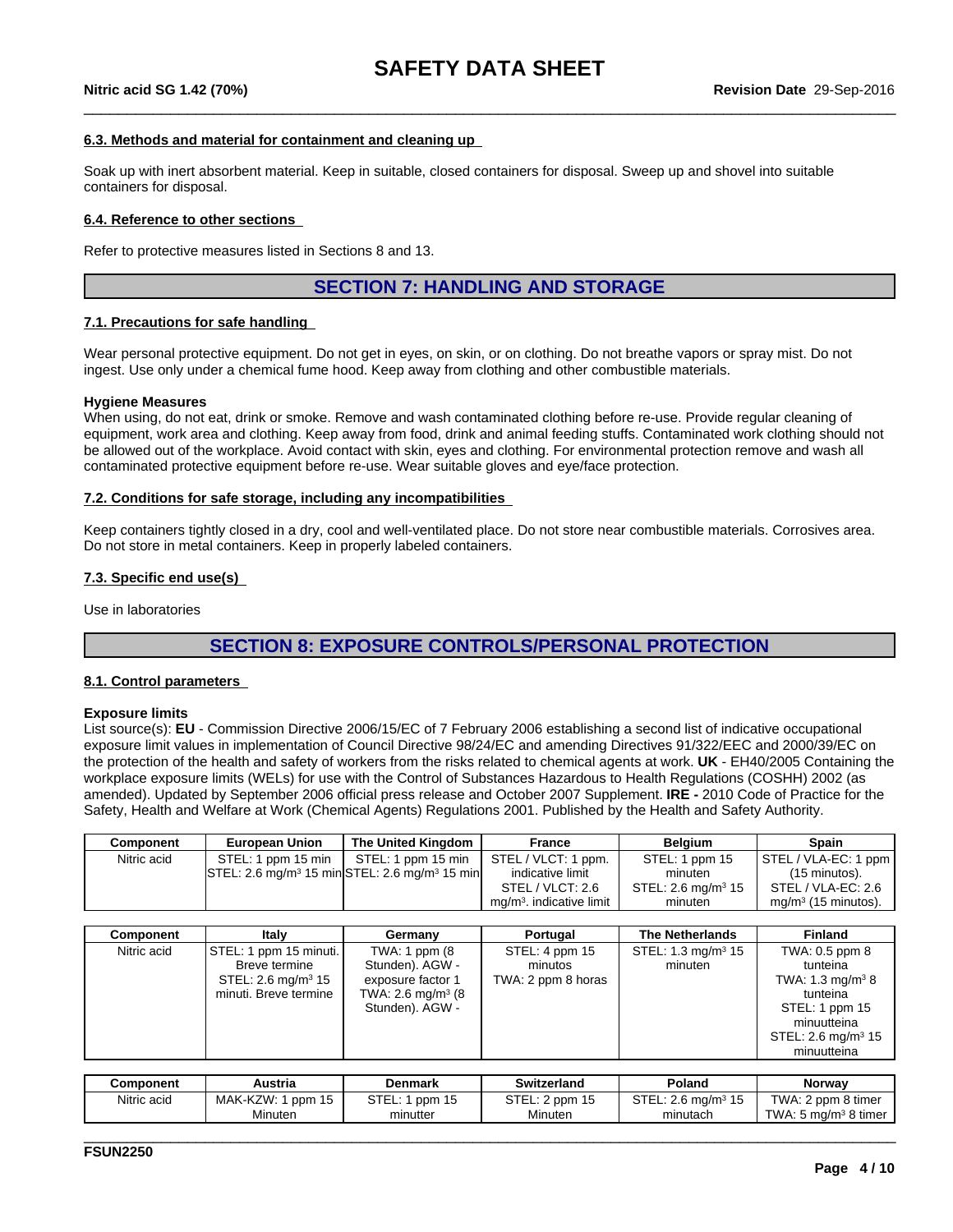#### **Nitric acid SG 1.42 (70%)**

#### **Revision Date** 29-Sep-2016

| TWA: 2 ppm 8 Stunden<br>STEL: 5 mg/m <sup>3</sup> 15<br>TWA: $5 \text{ mg/m}^3$ 8<br>minutter.<br>Stunden |
|-----------------------------------------------------------------------------------------------------------|
|-----------------------------------------------------------------------------------------------------------|

| Component   | <b>Bulgaria</b>             | Croatia                       | Ireland                             | Cvprus             | <b>Czech Republic</b>         |
|-------------|-----------------------------|-------------------------------|-------------------------------------|--------------------|-------------------------------|
| Nitric acid | STEL: 1 ppm                 | $\sqrt{STEL-KGVI}$ : 1 ppm 15 | STEL: 1 ppm 15 min                  | STEL: 1 ppm        | TWA: 1 $ma/m3$ 8              |
|             | STEL: 2.6 ma/m <sup>3</sup> | minutama.                     | ISTEL: 2.6 ma/m <sup>3</sup> 15 min | STEL: 2.6 mg/m $3$ | hodinách.                     |
|             |                             | STEL-KGVI: 2.6 mg/m $^3$      |                                     |                    | Ceiling: $2.5 \text{ mg/m}^3$ |
|             |                             | 15 minutama.                  |                                     |                    |                               |

| Component   | Estonia                        | Gibraltar                           | Greece             | Hungarv                        | <b>Iceland</b>     |
|-------------|--------------------------------|-------------------------------------|--------------------|--------------------------------|--------------------|
| Nitric acid | STEL: 1 ppm 15                 | STEL: 1 ppm 15 min                  | STEL: 1 ppm        | STEL: 2.6 mg/m <sup>3</sup> 15 | STEL: 1 ppm        |
|             | minutites.                     | ISTEL: 2.6 ma/m <sup>3</sup> 15 min | STEL: 2.6 mg/m $3$ | percekben. CK                  | STEL: 2.6 mg/m $3$ |
|             | STEL: 2.6 mg/m <sup>3</sup> 15 |                                     |                    |                                |                    |
|             | minutites.                     |                                     |                    |                                |                    |

| Component   | Latvia                  | Lithuania         | Luxemboura                     | <b>Malta</b>                   | Romania                                     |
|-------------|-------------------------|-------------------|--------------------------------|--------------------------------|---------------------------------------------|
| Nitric acid | STEL: 1 ppm             | STEL: 1 ppm       | STEL: 1 ppm 15                 |                                | STEL: 1 ppm 15 minuti STEL: 1 ppm 15 minute |
|             | STEL: 2.6 mg/m $3$      | STEL: 2.6 $mq/m3$ | Minuten                        | STEL: 2.6 mg/m <sup>3</sup> 15 | STEL: 2.6 mg/m <sup>3</sup> 15              |
|             | TWA: 0.78 ppm           |                   | STEL: 2.6 mg/m <sup>3</sup> 15 | minuti                         | minute                                      |
|             | TWA: $2 \text{ mg/m}^3$ |                   | Minuten                        |                                |                                             |

| Component   | Russia                   | <b>Slovak Republic</b>        | <b>Slovenia</b>                   | <b>Sweden</b>                               | Turkev                         |
|-------------|--------------------------|-------------------------------|-----------------------------------|---------------------------------------------|--------------------------------|
| Nitric acid | Skin notation            | Ceiling: $2.6 \text{ mg/m}^3$ | TWA: 1 ppm 8 urah                 | STV: 5 ppm 15 minuter STEL: 1 ppm 15 dakika |                                |
|             | MAC: 2 mg/m <sup>3</sup> |                               | TWA: 2.6 mg/m <sup>3</sup> 8 urah | $STV: 13 \text{ mg/m}^3 15$                 | STEL: 2.6 mg/m <sup>3</sup> 15 |
|             |                          |                               | STEL: 1 ppm 15                    | minuter                                     | dakika                         |
|             |                          |                               | minutah                           | LLV: 2 ppm 8 timmar.                        |                                |
|             |                          |                               | STEL: 2.6 mg/m <sup>3</sup> 15    | LLV: 5 mg/m <sup>3</sup> 8 timmar.          |                                |
|             |                          |                               | minutah                           |                                             |                                |

#### **Biological limit values**

This product, as supplied, does not contain any hazardous materials with biological limits established by the region specific regulatory bodies.

#### **Monitoring methods**

BS EN 14042:2003 Title Identifier: Workplace atmospheres. Guide for the application and use of procedures for the assessment of exposure to chemical and biological agents.

| Derived No Effect Level (DNEL) | No information available |                                    |                                   |                                      |
|--------------------------------|--------------------------|------------------------------------|-----------------------------------|--------------------------------------|
| Route of exposure              | Acute effects (local)    | <b>Acute effects</b><br>(systemic) | <b>Chronic effects</b><br>(local) | <b>Chronic effects</b><br>(systemic) |
| Oral                           |                          |                                    |                                   |                                      |
| Dermal                         |                          |                                    |                                   |                                      |
| <b>Inhalation</b>              |                          |                                    |                                   |                                      |

**Predicted No Effect Concentration** No information available. **(PNEC)**

#### **8.2. Exposure controls**

#### **Engineering Measures**

Ensure that eyewash stations and safety showers are close to the workstation location. Ensure adequate ventilation, especially in confined areas.

Wherever possible, engineering control measures such as the isolation or enclosure of the process, the introduction of process or equipment changes to minimise release or contact, and the use of properly designed ventilation systems, should be adopted to control hazardous materials at source

| Personal protective equipment |                                      |
|-------------------------------|--------------------------------------|
| <b>Eve Protection</b>         | Goggles (European standard - EN 166) |
| <b>Hand Protection</b>        | Protective gloves                    |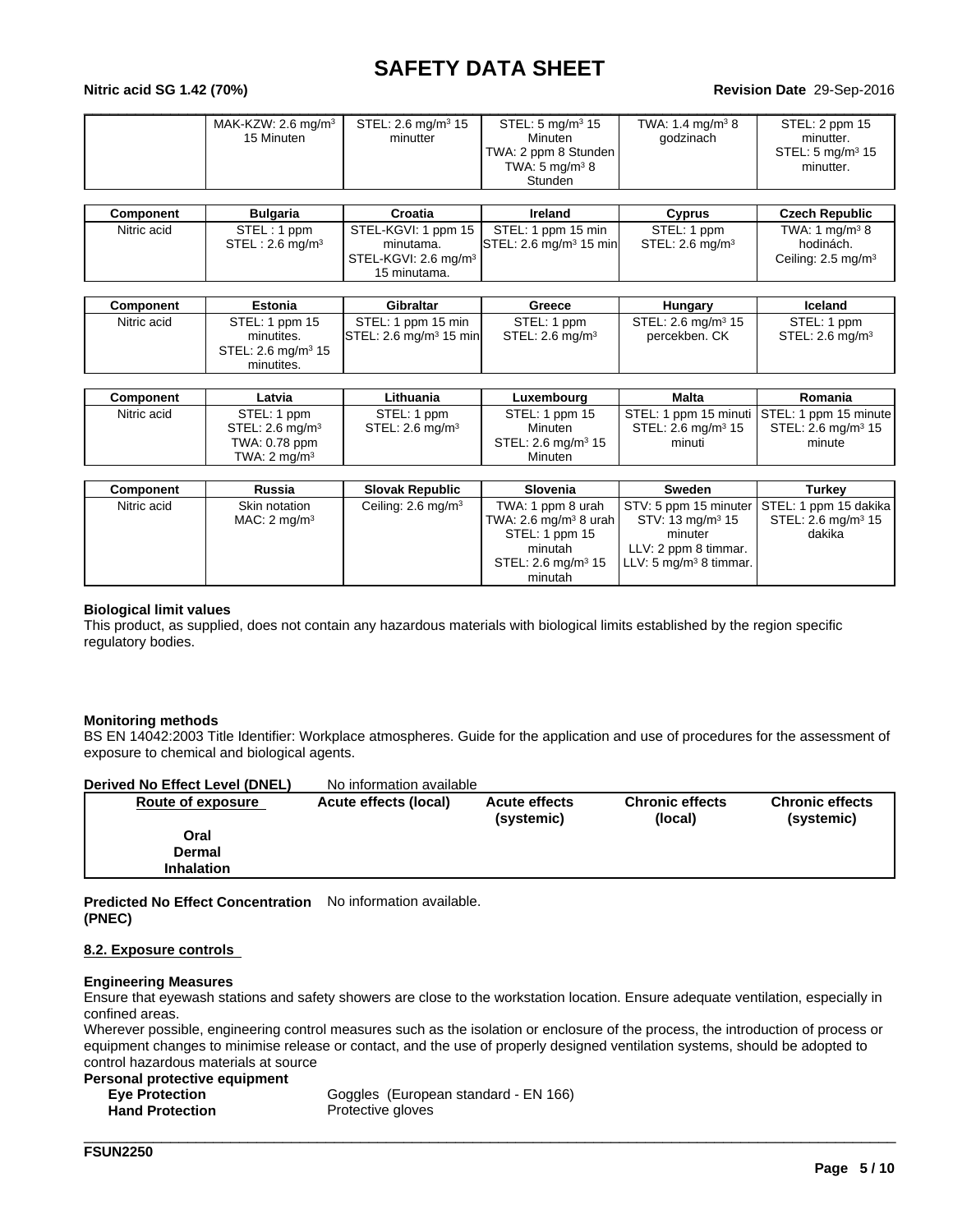$\_$  ,  $\_$  ,  $\_$  ,  $\_$  ,  $\_$  ,  $\_$  ,  $\_$  ,  $\_$  ,  $\_$  ,  $\_$  ,  $\_$  ,  $\_$  ,  $\_$  ,  $\_$  ,  $\_$  ,  $\_$  ,  $\_$  ,  $\_$  ,  $\_$  ,  $\_$  ,  $\_$  ,  $\_$  ,  $\_$  ,  $\_$  ,  $\_$  ,  $\_$  ,  $\_$  ,  $\_$  ,  $\_$  ,  $\_$  ,  $\_$  ,  $\_$  ,  $\_$  ,  $\_$  ,  $\_$  ,  $\_$  ,  $\_$  ,

**Nitric acid SG 1.42 (70%)**

| Glove material           | <b>Breakthrough time</b> | <b>Glove thickness</b> | <b>EU standard</b> | <b>Glove comments</b>                    |
|--------------------------|--------------------------|------------------------|--------------------|------------------------------------------|
| Neoprene gloves          | >480 minutes             | $0.45$ mm              | EN 374             | As tested under EN374-3 Determination of |
| Butyl rubber             | > 480 minutes            | $0.56$ mm              | Level 6            | Resistance to Permeation by Chemicals    |
| Viton $(R)$              | > 480 minutes            | $0.7$ mm               |                    |                                          |
| Skin and body protection |                          | Long sleeved clothing  |                    |                                          |

Inspect gloves before use.

Please observe the instructions regarding permeability and breakthrough time which are provided by the supplier of the gloves. (Refer to manufacturer/supplier for information)

Ensure gloves are suitable for the task: Chemical compatability, Dexterity, Operational conditions, User susceptibility, e.g. sensitisation effects, also take into consideration the specific local conditions under which the product is used, such as the danger of cuts, abrasion.

Remove gloves with care avoiding skin contamination.

| <b>Respiratory Protection</b><br>appropriate certified respirators.                                                                                                                        |  |
|--------------------------------------------------------------------------------------------------------------------------------------------------------------------------------------------|--|
| To protect the wearer, respiratory protective equipment must be the correct fit and be used<br>and maintained properly                                                                     |  |
| Use a NIOSH/MSHA or European Standard EN 136 approved respirator if exposure limits<br>Large scale/emergency use<br>are exceeded or if irritation or other symptoms are experienced        |  |
| Recommended Filter type: Particulates filter conforming to EN 143 Acid gases filter Type<br>E Yellow conforming to EN14387                                                                 |  |
| Use a NIOSH/MSHA or European Standard EN 149:2001 approved respirator if exposure<br>Small scale/Laboratory use<br>limits are exceeded or if irritation or other symptoms are experienced. |  |
| <b>Recommended half mask:-</b> Valve filtering: EN405; or; Half mask: EN140; plus filter, EN<br>141                                                                                        |  |
| When RPE is used a face piece Fit Test should be conducted                                                                                                                                 |  |

**Environmental exposure controls** Prevent product from entering drains.

## **SECTION 9: PHYSICAL AND CHEMICAL PROPERTIES**

\_\_\_\_\_\_\_\_\_\_\_\_\_\_\_\_\_\_\_\_\_\_\_\_\_\_\_\_\_\_\_\_\_\_\_\_\_\_\_\_\_\_\_\_\_\_\_\_\_\_\_\_\_\_\_\_\_\_\_\_\_\_\_\_\_\_\_\_\_\_\_\_\_\_\_\_\_\_\_\_\_\_\_\_\_\_\_\_\_\_\_\_\_\_

#### **9.1. Information on basic physical and chemical properties**

| Appearance<br><b>Physical State</b>            | Clear Colorless Light yellow<br>Liquid |                                          |
|------------------------------------------------|----------------------------------------|------------------------------------------|
| Odor                                           | <b>Strong Acrid</b>                    |                                          |
| <b>Odor Threshold</b>                          | No data available                      |                                          |
| рH                                             | 1.0                                    | (0.1M)                                   |
| <b>Melting Point/Range</b>                     | -42 °C / -43.6 °F                      |                                          |
| <b>Softening Point</b>                         | No data available                      |                                          |
| <b>Boiling Point/Range</b>                     | 122 °C / 251.6 °F                      |                                          |
| <b>Flash Point</b>                             | Not applicable                         | <b>Method -</b> No information available |
| <b>Evaporation Rate</b>                        | No information available               |                                          |
| <b>Flammability (solid,gas)</b>                | Not applicable                         | Liquid                                   |
| <b>Explosion Limits</b>                        | No data available                      |                                          |
| <b>Vapor Pressure</b>                          | No data available                      |                                          |
| <b>Vapor Density</b>                           | No data available                      | $(Air = 1.0)$                            |
| Specific Gravity / Density                     | 1.42                                   |                                          |
| <b>Bulk Density</b>                            | Not applicable                         | Liquid                                   |
| <b>Water Solubility</b>                        | Miscible                               |                                          |
| Solubility in other solvents                   | No information available               |                                          |
| <b>Partition Coefficient (n-octanol/water)</b> |                                        |                                          |
| Component                                      | log Pow                                |                                          |
| Nitric acid                                    | $-2.3$                                 |                                          |
| <b>Autoignition Temperature</b>                | No data available                      |                                          |
| <b>Decomposition Temperature</b>               | No data available                      |                                          |
| Viscosity                                      | No data available                      |                                          |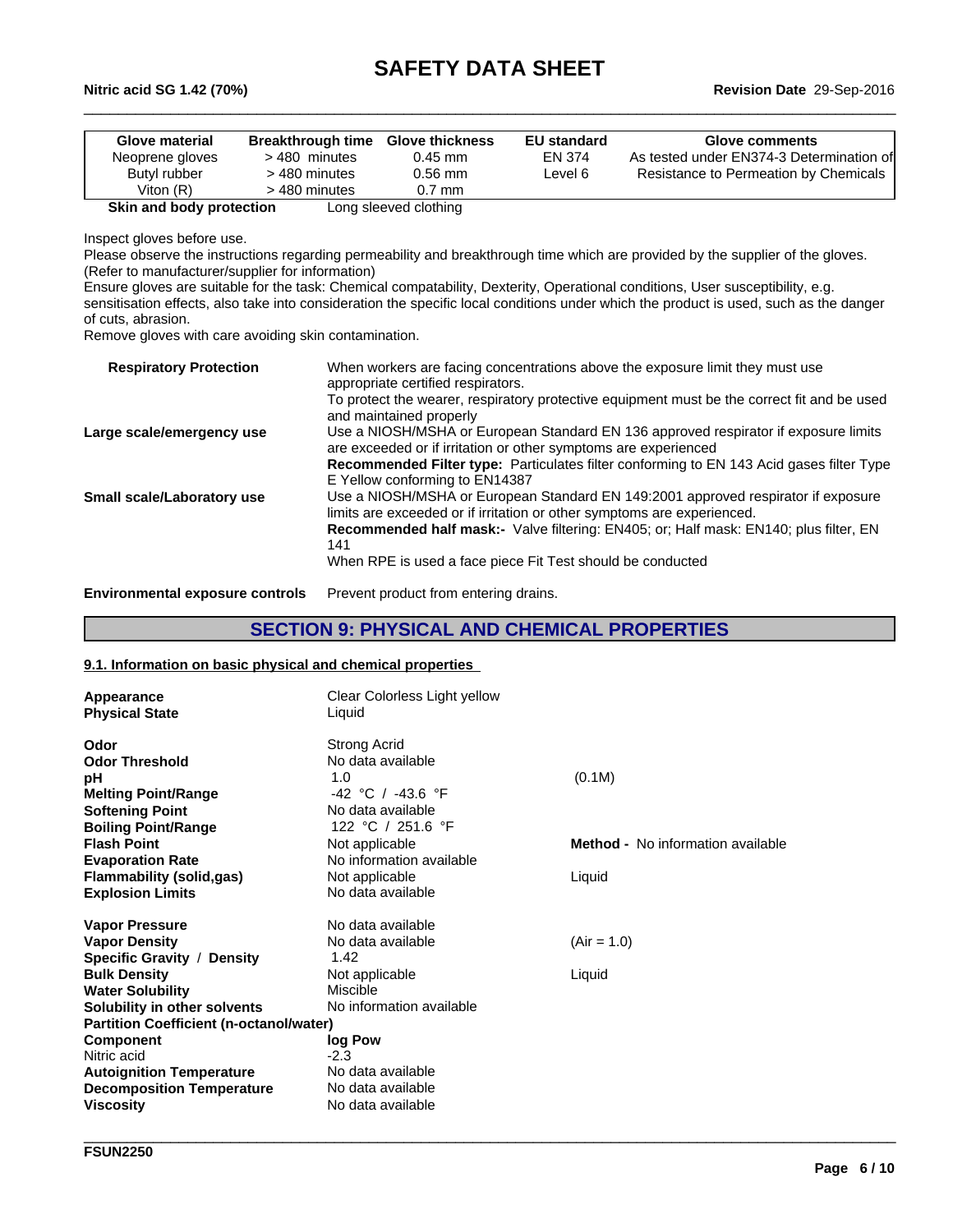**Nitric acid SG 1.42 (70%)**

**Revision Date** 29-Sep-2016

**Oxidizing Properties Oxidizer** 

**Explosive Properties** No information available

**9.2. Other information** 

**SECTION 10: STABILITY AND REACTIVITY**

**10.1. Reactivity** Yes

**10.2. Chemical stability** 

Oxidizer: Contact with combustible/organic material may cause fire. **10.3. Possibility of hazardous reactions** 

**Hazardous Polymerization** Hazardous polymerization does not occur. **Hazardous Reactions** None under normal processing.

**10.4. Conditions to avoid** 

Incompatible products. Combustible material. Excess heat. Exposure to air or moisture over prolonged periods.

 $\_$  ,  $\_$  ,  $\_$  ,  $\_$  ,  $\_$  ,  $\_$  ,  $\_$  ,  $\_$  ,  $\_$  ,  $\_$  ,  $\_$  ,  $\_$  ,  $\_$  ,  $\_$  ,  $\_$  ,  $\_$  ,  $\_$  ,  $\_$  ,  $\_$  ,  $\_$  ,  $\_$  ,  $\_$  ,  $\_$  ,  $\_$  ,  $\_$  ,  $\_$  ,  $\_$  ,  $\_$  ,  $\_$  ,  $\_$  ,  $\_$  ,  $\_$  ,  $\_$  ,  $\_$  ,  $\_$  ,  $\_$  ,  $\_$  ,

**10.5. Incompatible materials** 

Strong bases. Reducing agents. Aldehydes. Alcohols. Cyanides. Metals. Powdered metals. Organic materials. Ammonia. Combustible material.

#### **10.6. Hazardous decomposition products**

 Nitrogen oxides (NOx). Thermal decomposition can lead to release of irritating gases and vapors.

# **SECTION 11: TOXICOLOGICAL INFORMATION**

#### **11.1. Information on toxicological effects**

#### **Product Information**

**(a) acute toxicity;**

**Oral Channel Based on available data, the classification criteria are not met Dermal** Dermal Dermal Based on available data, the classification criteria are not met **Dermal** Based on available data, the classification criteria are not met<br> **Inhalation** Based on available data, the classification criteria are not met Based on available data, the classification criteria are not met

| Component   | .D50 Oral | <b>.D50 Dermal</b> | $   -$<br>Inhalation                                      |
|-------------|-----------|--------------------|-----------------------------------------------------------|
| Nitric acid |           |                    | $= 2500$ ppm. (Rat)<br>C50<br><b>4</b> h<br>- 111<br>∟ບ∪∟ |
| Water       |           |                    |                                                           |

**(b) skin corrosion/irritation;** Category 1 A

**(c) serious eye damage/irritation;** Category 1

| (d) respiratory or skin sensitization;<br>Respiratory<br><b>Skin</b> | Based on available data, the classification criteria are not met<br>Based on available data, the classification criteria are not met |
|----------------------------------------------------------------------|--------------------------------------------------------------------------------------------------------------------------------------|
| (e) germ cell mutagenicity;                                          | Based on available data, the classification criteria are not met                                                                     |
| (f) carcinogenicity;                                                 | Based on available data, the classification criteria are not met<br>There are no known carcinogenic chemicals in this product        |
| (g) reproductive toxicity;                                           | Based on available data, the classification criteria are not met                                                                     |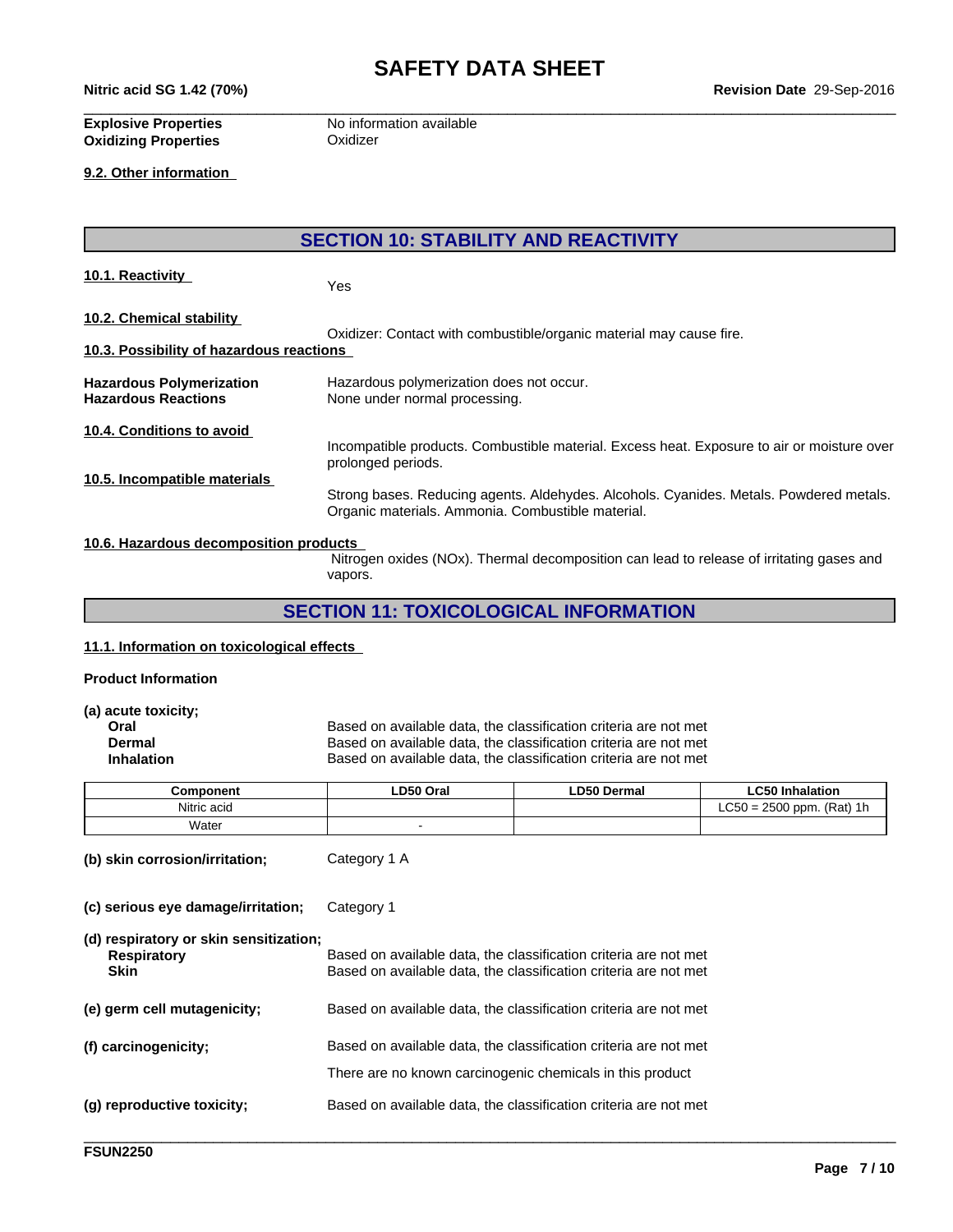| (h) STOT-single exposure;   | Based on available data, the classification criteria are not met                                                                                                                                            |
|-----------------------------|-------------------------------------------------------------------------------------------------------------------------------------------------------------------------------------------------------------|
| (i) STOT-repeated exposure; | Based on available data, the classification criteria are not met                                                                                                                                            |
| <b>Target Organs</b>        | No information available.                                                                                                                                                                                   |
| (j) aspiration hazard;      | Based on available data, the classification criteria are not met                                                                                                                                            |
| delayed                     | Symptoms / effects, both acute and Ingestion causes severe swelling, severe damage to the delicate tissue and danger of<br>perforation: Product is a corrosive material. Use of gastric lavage or emesis is |

# **SECTION 12: ECOLOGICAL INFORMATION**

## **12.1. Toxicity**

**Ecotoxicity effects** Do not empty into drains. Large amounts will affect pH and harm aquatic organisms.

contraindicated. Possible perforation of stomach or esophagus should be investigated

| Component   | <b>Freshwater Fish</b>                       | <b>Water Flea</b> | <b>Freshwater Algae</b> | <b>Microtox</b> |
|-------------|----------------------------------------------|-------------------|-------------------------|-----------------|
| Nitric acid | $LC50: = 72$ mg/L, 96h<br>(Gambusia affinis) |                   |                         |                 |

| <b>Persistence</b>                       | Soluble in water, Persistence is unlikely, based on information available, Miscible with                                                                                                                              |
|------------------------------------------|-----------------------------------------------------------------------------------------------------------------------------------------------------------------------------------------------------------------------|
| Degradation in sewage<br>treatment plant | water.<br>No inhibition of bacteria is expected if properly introduced into a biological treatment facility.<br>Neutralization is normally necessary before waste water is discharged into water treatment<br>plants. |
| 12.3. Bioaccumulative potential          | Does not bioaccumulate                                                                                                                                                                                                |

and very bioaccumulative (vPvB).

| <b>12.3. Bioaccumulative potential</b> | <b>PUCS TIOL DIOGUULITURIC</b> |                                    |
|----------------------------------------|--------------------------------|------------------------------------|
| :omponent                              | Pow<br>loc                     | . (BCF<br>. tactor<br>oncentration |
| Nitric acid                            | <u>L.v</u>                     | ı avaılable                        |

| 12.4. Mobility in soil        | The product is water soluble, and may spread in water systems. Will likely be mobile in the<br>environment due to its water solubility. Highly mobile in soils |
|-------------------------------|----------------------------------------------------------------------------------------------------------------------------------------------------------------|
| 12.5. Results of PBT and vPvB | Substance is not considered persistent, bioaccumulative and toxic (PBT) / very persistent                                                                      |

**assessment** 

**12.6. Other adverse effects** 

**12.2. Persistence and degradability** 

**Endocrine Disruptor Information** This product does not contain any known or suspected endocrine disruptors **Persistent Organic Pollutant** This product does not contain any known or suspected substance<br> **Ozone Depletion Potential** This product does not contain any known or suspected substance This product does not contain any known or suspected substance

# **SECTION 13: DISPOSAL CONSIDERATIONS**

#### **13.1. Waste treatment methods**

| <b>Waste from Residues / Unused</b><br><b>Products</b> | Waste is classified as hazardous. Dispose of in accordance with the European Directives<br>on waste and hazardous waste. Dispose of in accordance with local regulations.                                                                                                                             |
|--------------------------------------------------------|-------------------------------------------------------------------------------------------------------------------------------------------------------------------------------------------------------------------------------------------------------------------------------------------------------|
| <b>Contaminated Packaging</b>                          | Do not re-use empty containers. Dispose of this container to hazardous or special waste<br>collection point.                                                                                                                                                                                          |
| European Waste Catalogue (EWC)                         | According to the European Waste Catalogue, Waste Codes are not product specific, but<br>application specific.                                                                                                                                                                                         |
| <b>Other Information</b>                               | Waste codes should be assigned by the user based on the application for which the product<br>was used. Do not dispose of waste into sewer. Do not empty into drains. Large amounts will<br>affect pH and harm aquatic organisms. Solutions with low pH-value must be neutralized<br>before discharge. |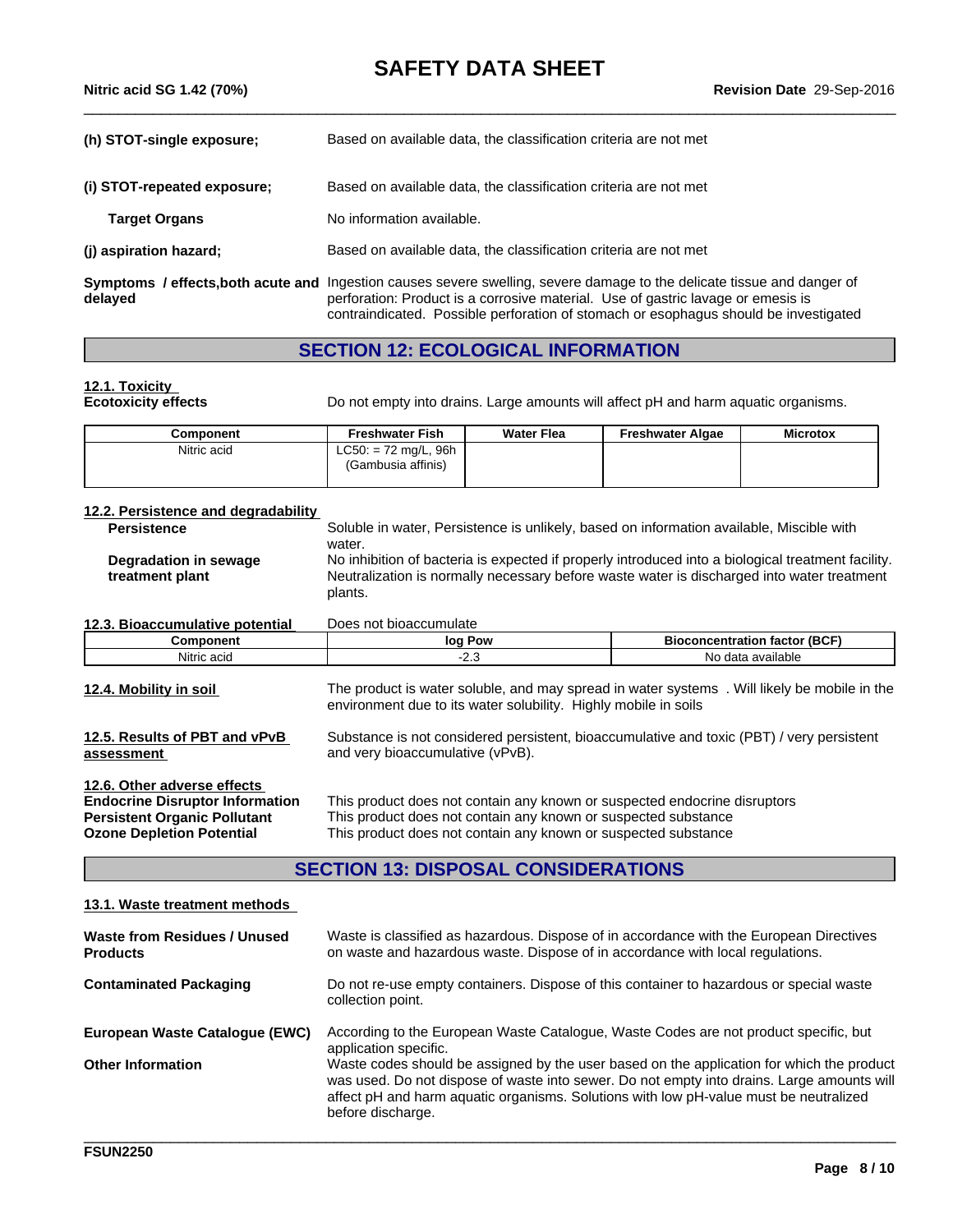# **SECTION 14: TRANSPORT INFORMATION**

 $\_$  ,  $\_$  ,  $\_$  ,  $\_$  ,  $\_$  ,  $\_$  ,  $\_$  ,  $\_$  ,  $\_$  ,  $\_$  ,  $\_$  ,  $\_$  ,  $\_$  ,  $\_$  ,  $\_$  ,  $\_$  ,  $\_$  ,  $\_$  ,  $\_$  ,  $\_$  ,  $\_$  ,  $\_$  ,  $\_$  ,  $\_$  ,  $\_$  ,  $\_$  ,  $\_$  ,  $\_$  ,  $\_$  ,  $\_$  ,  $\_$  ,  $\_$  ,  $\_$  ,  $\_$  ,  $\_$  ,  $\_$  ,  $\_$  ,

### **IMDG/IMO**

| 14.1. UN number<br>14.2. UN proper shipping name<br>14.3. Transport hazard class(es)<br><b>Subsidiary Hazard Class</b><br>14.4. Packing group | <b>UN2031</b><br>NITRIC ACID<br>8<br>5.1<br>$\mathbf{I}$ |
|-----------------------------------------------------------------------------------------------------------------------------------------------|----------------------------------------------------------|
| <b>ADR</b>                                                                                                                                    |                                                          |
| 14.1. UN number<br>14.2. UN proper shipping name<br>14.3. Transport hazard class(es)<br><b>Subsidiary Hazard Class</b><br>14.4. Packing group | <b>UN2031</b><br>NITRIC ACID<br>8<br>5.1<br>H            |
| IATA                                                                                                                                          |                                                          |
| 14.1. UN number<br>14.2. UN proper shipping name<br>14.3. Transport hazard class(es)<br><b>Subsidiary Hazard Class</b><br>14.4. Packing group | UN2031<br>NITRIC ACID<br>8<br>5.1<br>H                   |
| 14.5. Environmental hazards                                                                                                                   | No hazards identified                                    |
| 14.6. Special precautions for user                                                                                                            | No special precautions required                          |
| 14.7. Transport in bulk according to Not applicable, packaged goods<br>Annex II of MARPOL73/78 and the                                        |                                                          |

**IBC Code** 

# **SECTION 15: REGULATORY INFORMATION**

#### **15.1. Safety, health and environmental regulations/legislation specific for the substance or mixture**

| International Inventories |               | listed<br>-<br>$\overline{\phantom{0}}$ |            |             |            |             |              |             |              |             |             |
|---------------------------|---------------|-----------------------------------------|------------|-------------|------------|-------------|--------------|-------------|--------------|-------------|-------------|
| <b>Component</b>          | <b>EINECS</b> | <b>ELINCS</b>                           | <b>NLP</b> | <b>TSCA</b> | <b>DSL</b> | <b>NDSL</b> | <b>PICCS</b> | <b>ENCS</b> | <b>IECSC</b> | <b>AICS</b> | <b>KECL</b> |
| Nitric acid               | 231-714-2     |                                         |            |             |            |             |              |             |              |             |             |
| Water                     | 231-791-2     |                                         |            |             |            |             |              |             |              |             |             |

#### **National Regulations**

| こomponent   | <br><b>VwVwSi</b><br>.<br>≅ermanv⊹<br>√ Classification<br>Water | <b>Class</b><br>.uft<br>ermanvش<br>ГΔ- |
|-------------|-----------------------------------------------------------------|----------------------------------------|
| Nitric acid | <b>WGK</b>                                                      |                                        |

Take note of Control of Substances Hazardous to Health Regulations (COSHH) 2002 and 2005 Amendment.

Take note of Dir 94/33/EC on the protection of young people at work

Take note of Directive 98/24/EC on the protection of the health and safety of workers from the risks related to chemical agents at work

#### **15.2. Chemical safety assessment**

A Chemical Safety Assessment/Report (CSA/CSR) has been conducted by the manufacturer/importer

### **SECTION 16: OTHER INFORMATION**